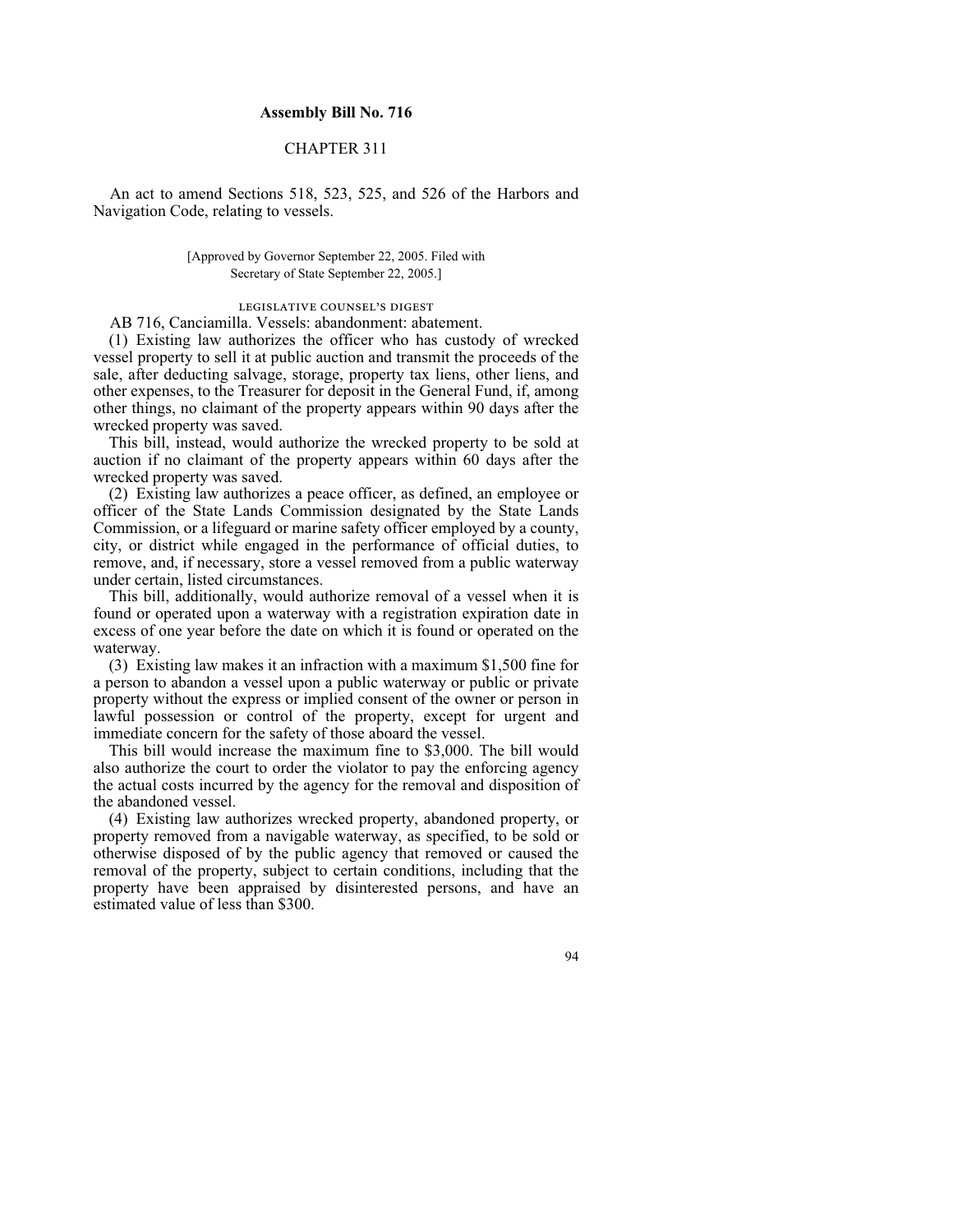This bill would limit the sale or disposal by a public agency of wrecked property or property removed from a navigable waterway to property that is an unseaworthy derelict or hulk, and would modify the specified condition to require the property to have an estimated value of less than \$2,000.

*The people of the State of California do enact as follows:*

SECTION 1. Section 518 of the Harbors and Navigation Code is amended to read:

518. If, within 60 days after saving wrecked property, no claimant of the property appears, or, if within 60 days after a claim, the salvage and expenses are not paid, or a suit for the recovery of the property is not commenced, the officer who has custody of the property may sell it at public auction and transmit the proceeds of the sale, after deducting salvage, storage, property tax liens, other liens, and other expenses, to the Treasurer for deposit in the General Fund. Deduction of salvage, storage, and other expenses shall not be made, unless the amount has been determined by the superior court of the county. A copy of the order, and the evidence in its support, shall be transmitted by the judge to the Controller.

SEC. 2. Section 523 of the Harbors and Navigation Code is amended to read:

523. (a) Any peace officer, as described in Section 663, any employee or officer of the State Lands Commission designated by the State Lands Commission, or any lifeguard or marine safety officer employed by a county, city, or district while engaged in the performance of official duties, may remove, and, if necessary, store a vessel removed from a public waterway under any of the following circumstances:

(1) When the vessel is left unattended and is moored, docked, beached, or made fast to land in a position that obstructs the normal movement of traffic or in a condition that creates a hazard to other vessels using the waterway, to public safety, or to the property of another.

(2) When the vessel is found upon a waterway and a report has previously been made that the vessel has been stolen or a complaint has been filed and a warrant thereon issued charging that the vessel has been embezzled.

(3) When the person or persons in charge of the vessel are by reason of physical injuries or illness incapacitated to an extent as to be unable to provide for its custody or removal.

(4) When an officer arrests any person operating or in control of the vessel for an alleged offense, and the officer is, by any provision of this code or other statute, required or permitted to take, and does take, the person arrested before a magistrate without unnecessary delay.

(5) When the vessel interferes with, or otherwise poses a danger to, navigation or to the public health, safety, or welfare.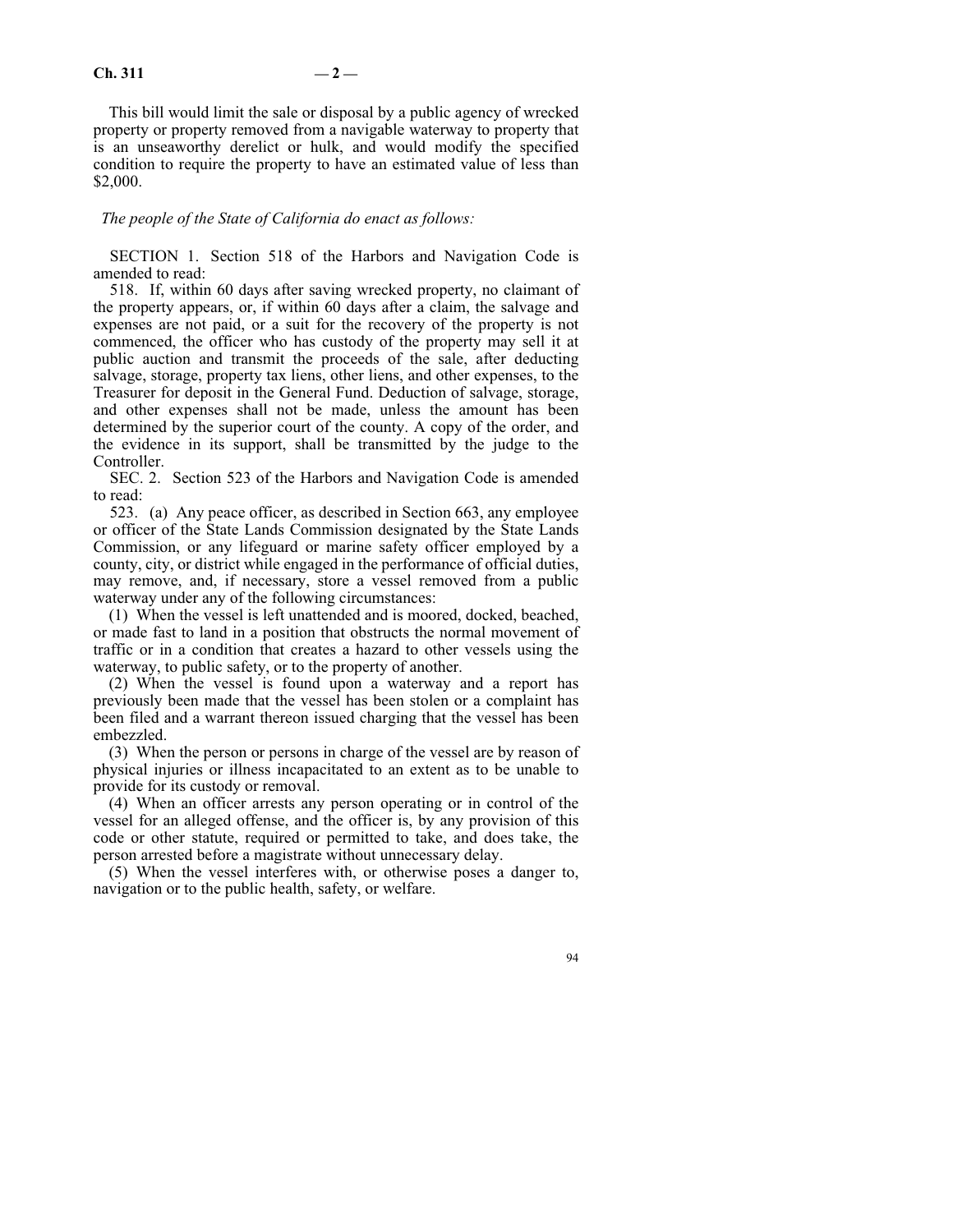(6) When the vessel poses a threat to adjacent wetlands, levies, sensitive habitat, any protected wildlife species, or water quality.

(7) When a vessel is found or operated upon a waterway with a registration expiration date in excess of one year before the date on which it is found or operated on the waterway.

(b) Costs incurred by a public entity pursuant to removal of vessels under subdivision (a) may be recovered through appropriate action in the courts of this state.

SEC. 3. Section 525 of the Harbors and Navigation Code is amended to read:

525. (a) Except for urgent and immediate concern for the safety of those aboard a vessel, no person shall abandon a vessel upon a public waterway or public or private property without the express or implied consent of the owner or person in lawful possession or control of the property.

(b) The abandonment of any vessel in a manner as provided in subdivision (a) is prima facie evidence that the last registered owner of record, not having notified the appropriate registration or documenting agency of any relinquishment of title or interest therein, is responsible for the abandonment and is thereby liable for the cost of removal and disposition of the vessel.

(c) Violation of this section is an infraction and shall be punished by a fine of not less than five hundred dollars (\$500), nor more than three thousand dollars (\$3,000). In addition, the court may order the defendant to pay to the agency that removes and disposes of the vessel the actual costs incurred by the agency for that removal and disposition.

(d) All fines imposed and collected pursuant to this section shall be allocated as follows:

(1) (A) Eighty percent of the moneys shall be deposited in the Abandoned Watercraft Abatement Fund, which is hereby created as a special fund. Moneys in the fund shall be used exclusively, upon appropriation by the Legislature, for grants to be awarded by the department to local agencies for the abatement, removal, storage, and disposal as public nuisances of any abandoned, wrecked, or dismantled vessels, or parts thereof, or any other partially submerged objects which pose a substantial hazard to navigation, from navigable waterways or adjacent public property, or private property with the landowner's consent. These grants shall not be utilized for abatement, removal, storage, or disposal of commercial vessels.

(B) In evaluating a grant request submitted by a local agency pursuant to subparagraph (A), the department shall place great weight on the following two factors:

(i) The existence of an active local enforcement program to control and prevent the abandonment of watercraft within the local agency's jurisdiction.

(ii) The existence of a submerged navigational hazard abatement plan at the local level which provides for the control or abatement of water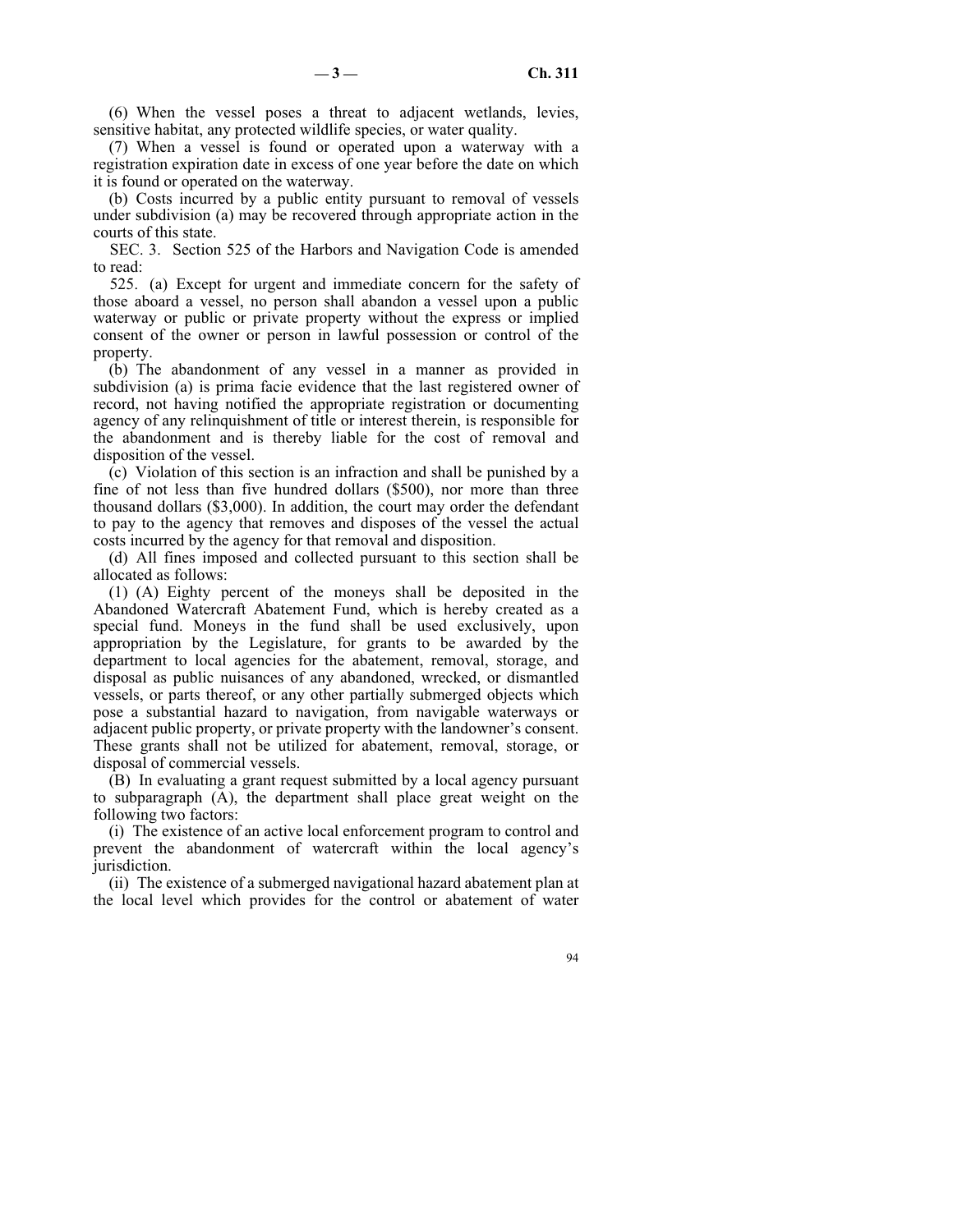hazards, including, but not limited to, abandoned watercraft, wrecked watercraft, hazardous floating debris, submerged vessels and objects, and abandoned piers and pilings.

(C) A grant awarded by the department pursuant to subparagraph (A) shall be matched by a 10-percent contribution from the local agency receiving the grant.

(2) Twenty percent shall be allocated as set forth in Section 1463.001 of the Penal Code.

SEC. 4. Section 526 of the Harbors and Navigation Code is amended to read:

526. (a) Notwithstanding any other provision of law, any wrecked property that is an unseaworthy derelict or hulk, or abandoned property as described in Section 522, or property removed from a navigable waterway pursuant to Section 523 or 524 that is an unseaworthy derelict or hulk, may be sold or otherwise disposed of by the public agency that removed or caused the removal of the property pursuant to this section, subject to the following conditions:

(1) The property has been appraised by disinterested persons, and has an estimated value of less than two thousand dollars (\$2,000).

(2) There is no discernable registration, license, hull identification number, or other identifying insignia on the property, or the Department of Motor Vehicles is unable to produce any record of the registered or legal owners or lienholders.

(3) Not less than 72 hours before the property was removed, the peace officer or authorized public employee securely attached to the property a distinctive notice stating that the property would be removed by the public agency.

(4) Within 48 hours after the removal, excluding weekends and holidays, the public agency that removed or caused the removal of the property sent notice of the removal to the registered and legal owners, if known or discovered subsequent to the removal, at their addresses of record with the Department of Motor Vehicles, and to any other person known to have an interest in the property. A notice sent by the public agency shall be sent by certified or first-class mail.

(5) If the public agency is unable to locate the registered and legal owners of the property or persons known to have an interest in the property as provided in paragraph (4), the public agency published, or caused to be published, the notice of removal for at least two weeks in succession in one or more daily newspapers circulated in the county.

(b) The notice of removal required by paragraphs (3) to (5), inclusive, of subdivision (a) shall state all of the following:

(1) The name, address, and telephone number of the public agency providing the notice.

(2) A description of the property removed.

(3) The location from which the property is to be or was removed.

(4) The location of the intended or actual place of storage.

(5) The authority and purpose for removal of the property.